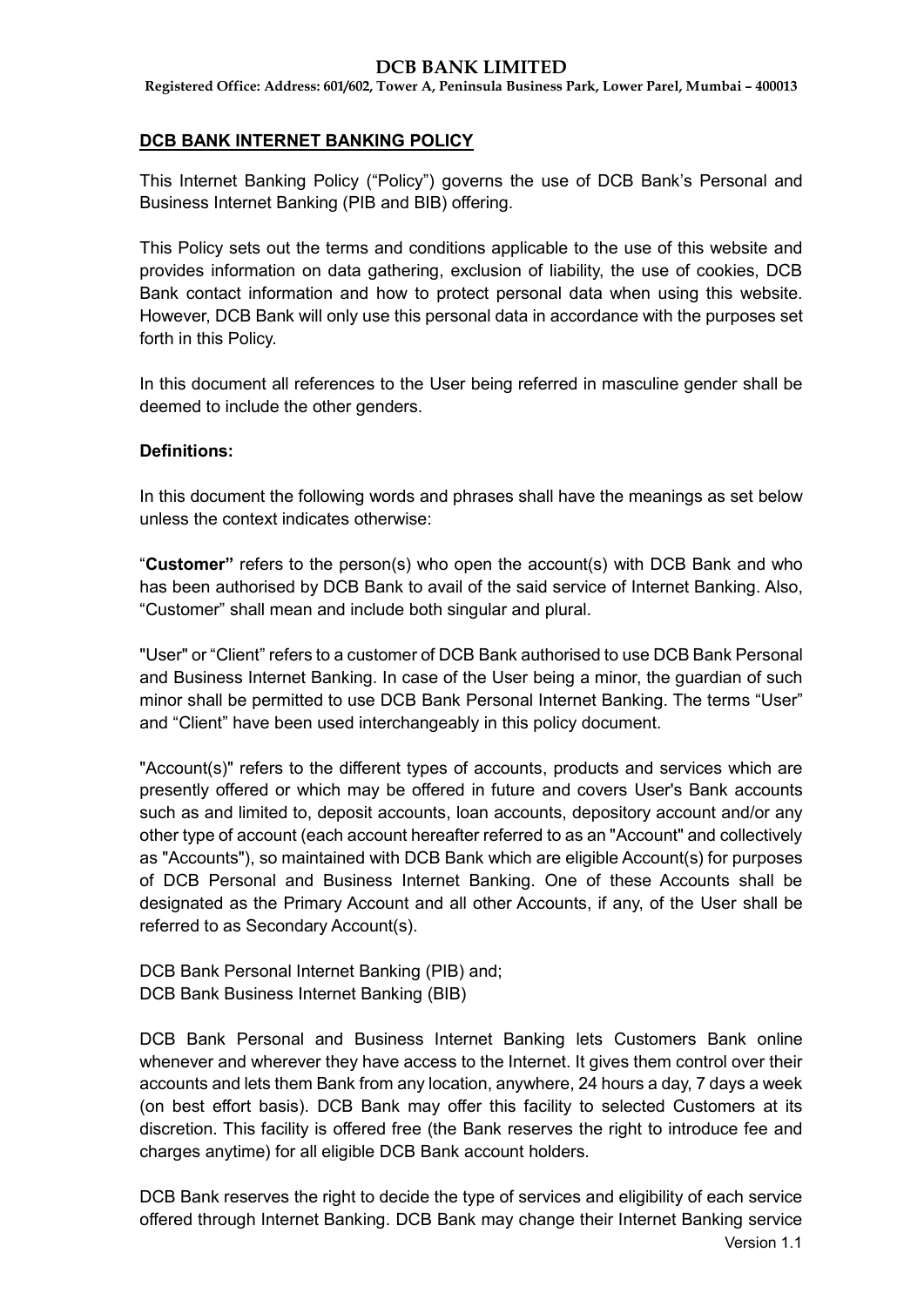**Registered Office: Address: 601/602, Tower A, Peninsula Business Park, Lower Parel, Mumbai – 400013**

offering at its sole discretion with or without notice. User shall not use or permit use of Internet Banking or any related service for any illegal or improper use. DCB Bank shall have the right at its sole discretion to suspend the Internet Banking if it suspects any illegal or improper use of the Internet Banking or any related service.

"Personal Information" refers to the information provided by the User to DCB Bank in connection with Internet Banking.

"Terms" refers to the terms and conditions herein for use of DCB Personal and Business Internet Banking as amended from time to time.

"Website" refers to the DCB Bank Personal and Business Internet Banking website owned, established and maintained by DCB Bank. There will be no obligation on DCB Bank for supporting all versions of this Website. DCB Bank shall be at liberty to change/ upgrade its software, hardware etc., from time-to-time and shall be under no obligation to support the software, hardware, etc., used by the Customer.

"Retail Customer" refers to individual customer as defined by Bank.

#### **Other abbreviations used:**

PAN - Permanent Account Number NEFT - National Electronic Funds Transfer RTGS - Real Time Gross Settlement IMPS - Immediate Payment Service OTP - One Time Password AOF – Account Opening Form

#### **Registration:**

In order to be eligible for this facility, it is mandatory to be a current User of Internet services.

**Retail** customers can also register at the time of account opening by opting for PIB in the account opening form. Application for Internet Banking facility by customer does not automatically imply acceptance by the Bank. Additionally, the Bank has enabled PIB registration for customers online with adequate security measures.

Individuals including minors, HUF and sole proprietary firms having accounts with DCB Bank are eligible for availing this facility.

For registration, the customer has to fill a form that is available on DCB Bank's Website or at DCB Bank branches and submit it at any DCB Bank branch.

**Business** customers can apply for BIB by executing necessary documentation prescribed for the same. The customer needs to fill up BIB registration form available on DCB Bank's Website. Alternatively, the customer can apply at the time of account opening by opting for BIB in the account opening form. This includes Partnership Accounts, Private and Public Limited Company Accounts, Trusts and Associations, and Society **Accounts**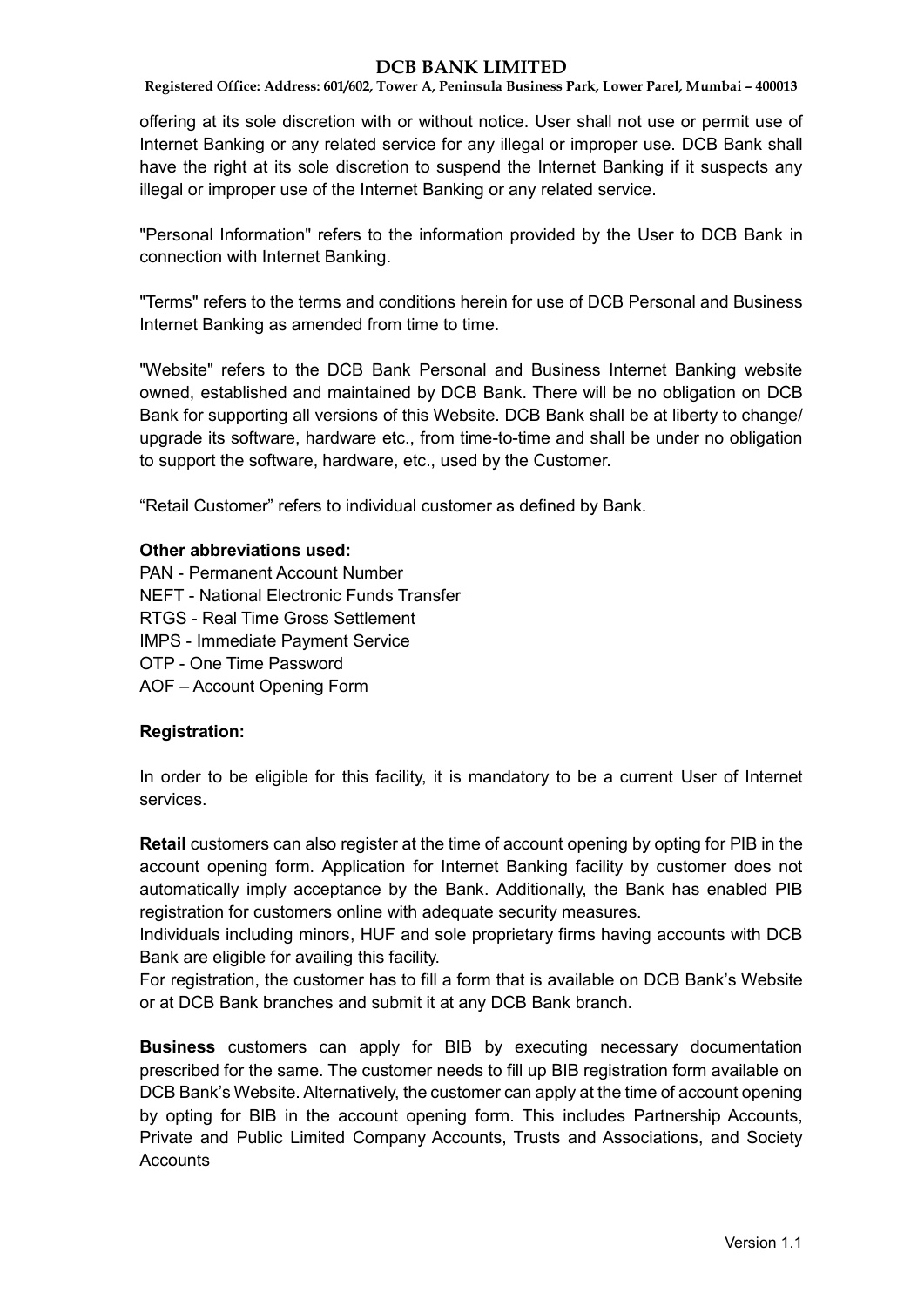**Registered Office: Address: 601/602, Tower A, Peninsula Business Park, Lower Parel, Mumbai – 400013**

### **Purposes of Information Gathering:**

DCB Bank collects and processes information about customers to conduct its business, to inform, to develop and make available products and services that may be of interest to Customers. The information that a Customer provides will be used to contact customers when necessary, e.g. to alert Customers about transactions and changes in their accounts, to notify about functionality changes and additions to the Internet Banking Web site and to provide information on products and services that Customers may find helpful, provided the Customer has opted to receive such services and registered his contact details viz. cellphone contact number, e-mail ID and mailing address with the DCB Bank.

## **Privacy and Security:**

In the course of using this Internet Banking Website or availing the products and services vide the online application forms, DCB Bank may become privy to the Personal Information of its customers, including information that is of a confidential nature.

DCB Bank is strongly committed to protecting the privacy of its Customers and has the necessary and reasonable measures to protect the confidentiality of customer information and its transmission through the World Wide Web. The Bank shall not be liable for disclosure of the confidential information when in accordance with this Privacy Commitment or in terms of the agreements, if any, with the Customers.

DCB Bank endeavours to safeguard and ensure the security of the information provided by the Customer. DCB Bank employs a range of security features for its DCB Personal and Business Internet Banking. These measures extend from data encryption to firewalls. DCB Bank uses 128-bit Secure Socket Layer (SSL) encryption technology, the currently the permitted level of encryption in India, to ensure that the information exchanged between the Customer's computer and the Internet Banking web site over the Internet is secure and cannot be accessed by any third party. When the information provided by the Customers is not transmitted through this encryption, the Customers' system (if configured accordingly) will display an appropriate message ensuring the best level of secrecy for the Customers' information. In addition to login and transaction passwords for transacting through DCB Personal and Business Internet Banking, One Time Password (OTP) is implemented as  $2^{nd}$  factor authentication for important transactions wherein customers have to input OTP received on their mobile numbers, email IDs registered with the Bank to complete these transactions. These transactions include beneficiary addition for IMPS, NEFT, RTGS, fund transfers using NEFT, RTGS, IMPS, third party transfer within DCB Bank, payment gateway transactions, online password generation.

## **How Customers Can Protect Their Privacy:**

1. Customers are required to cooperate with DCB Bank in order to ensure the security of the information provided by him, and it is recommended that the Customers necessarily choose their passwords carefully such that no unauthorised access is made by a third party. Ideally create complex passwords which are difficult for others to guess. Customers are required to use combination of letters, numerals and special characters (such as  $\mathbb{I}$ ,  $\mathbb{Q}$ ,  $\#$ , \$ etc.) with a minimum password length of 8 characters for PIB and between 6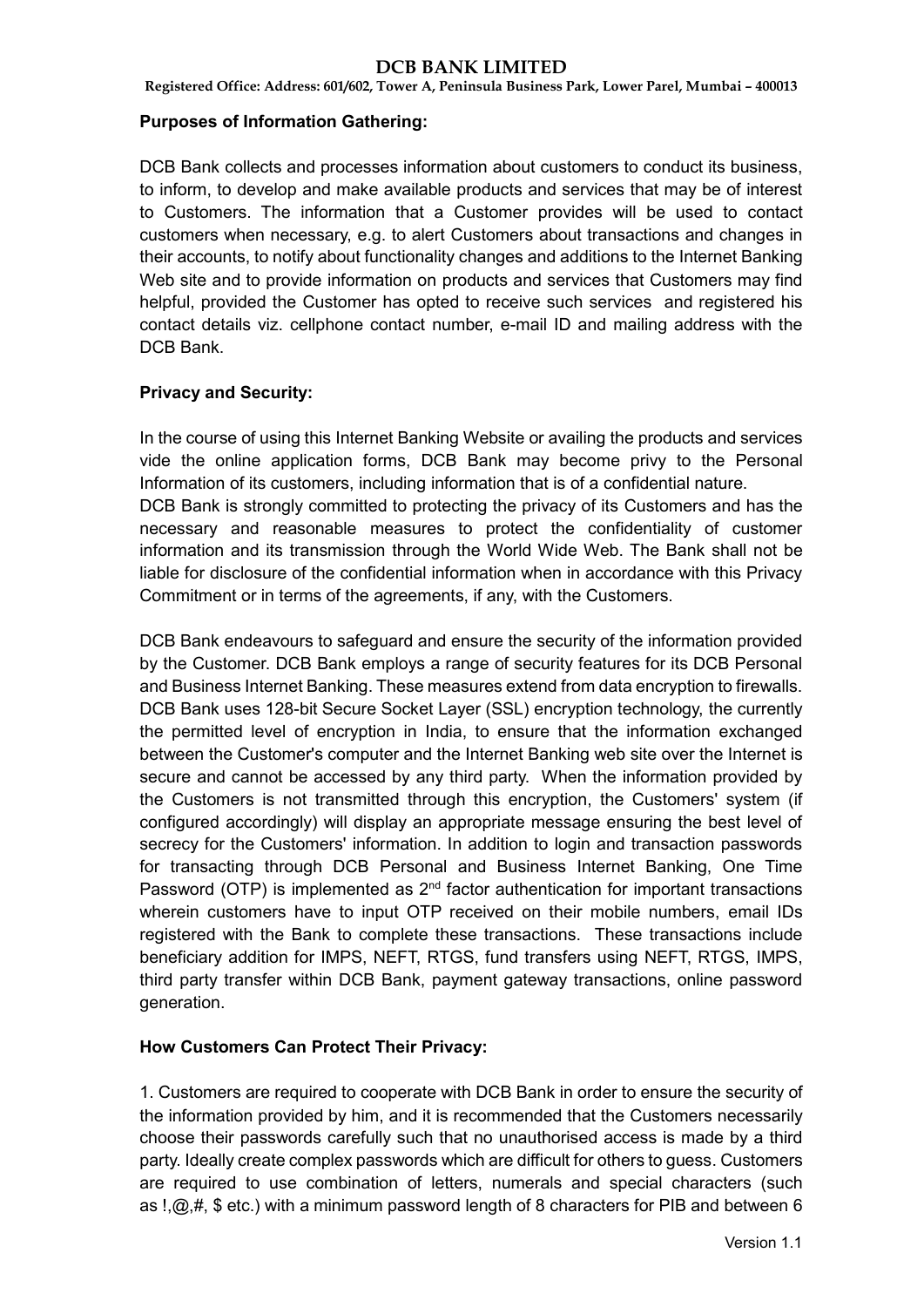**Registered Office: Address: 601/602, Tower A, Peninsula Business Park, Lower Parel, Mumbai – 400013**

to -9 characters for BIB. For PIB, the validity of transaction password is 180 days. For BIB, the validity of transaction password is 90 days. For both BIB and PIB, post expiry of validity of the passwords, Customer has to change the password to further access the service. It is recommended that Customers change their login and transaction passwords regularly.

2. Please never disclose the PIB or BIB passwords to anyone or keep any written or other record of it, such that a third party could access it. Customer alone shall be responsible and liable for maintaining security and secrecy of the passwords to avoid misuse or unauthorised use.

3. Customers should create and maintain different passwords for Login and Transactions respectively. This provides additional security for financial transactions through DCB Bank Personal and Business Internet Banking.

4. Customer should not share their account information, passwords or similar sensitive data with others.

5. Customer should never provide confidential information to unknown callers.

6. When conducting business over the Internet, Customer should always use a secure browser and exit online applications as soon as they finish using them.

7. Customer should protect their Account records.

8. Customer should avoid the use of birthdays, anniversaries, family member names or similar details which can be easily guessed as passwords.

9. If Customers are accessing DCB Personal or Business Internet Banking Website from a cyber cafe, any shared computer or from a computer other than their own or if they suspect that their passwords have been compromised, Customers are requested to change their passwords immediately after such use from their own PC at workplace or at their house. It is very important to do so especially when Customers have entered their transaction password from such shared computer or cyber cafe computer. Customers should change these passwords from their own PC at their workplace or home.

10. Users must click the logout tab after they are done using PIB or BIB. Do note that online sessions will automatically terminate after 5 minutes of inactivity. This to protect you in the event the computer is left unattended after login by Customer.

11. Customer should make sure that their computer is protected with anti-virus and they have the latest updated anti-virus software.

12. Customers should avoid clicking links received via email. Customers should type URL (Universal Resource Locator) of such links directly in the browser. Customers should avoid sending or furnishing personal and financial information on email. Also prior to providing any information (financial or personal) on a website, Customers should verify the website, its address and the owners/ operators of such websites and ascertain whether bonafide. Customers should make sure that the URL that appears in the "address" or "location" box on their browser window is the one they wish to access.

13. If a Customer is a victim of fraud or identity theft, the Customer should contact DCB Bank Customer Care or branch immediately so that DCB Bank may place the necessary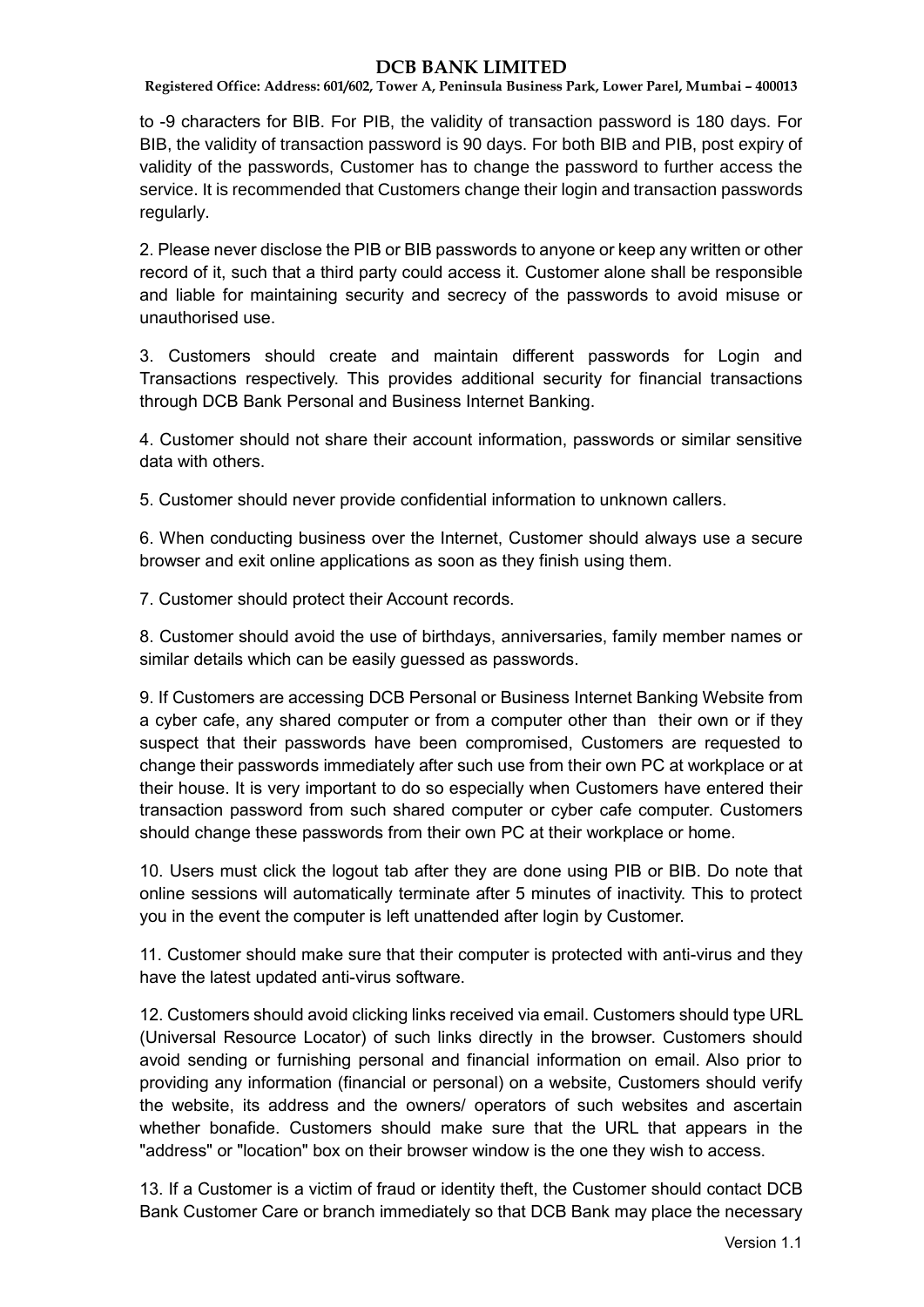**Registered Office: Address: 601/602, Tower A, Peninsula Business Park, Lower Parel, Mumbai – 400013**

restrictions on their Account(s) to put holds on their Accounts.

14. Neither DCB Bank nor its service providers will contact Customers via telephone or email or any other means requesting Personal Information, customer ID or any passwords. If any Customer is contacted by anyone requesting this information, Customers should not share it and contact DCB Bank immediately.

15. Wherever possible, the Customer will ensure that two factor authentication is setup for their email ID which is registered with DCB Bank for receiving OTPs and alerts. This will help prevent unauthorised access of such email IDs. Customers should closely monitor such email IDs by frequently accessing it. In case any unauthorised alerts or OTPs are received and / or the email ID is blocked, the customer should immediately call DCB Bank Customer Care on the numbers specified on the Website and get their Internet Banking facility blocked. This will also ensure that the internet banking passwords sent against their requests on Customer's email ID will not be compromised.

16. Customer should also closely monitor their mobile number which is registered with DCB Bank for receiving OTPs and alerts. In case any unauthorised alerts or OTPs are received and/ or in case of any suspicious blocking or suspension of the services by their telecom service provider, the Customer should immediately contact DCB Bank Customer Care on the numbers specified on the Website and get their internet banking facility blocked. This will ensure that the Internet Banking passwords sent on Customer's requests on their mobile will not be compromised.

DCB Bank undertakes not to disclose the information provided by the Customers to any person, unless such action is necessary to:

- Conform to legal requirements or comply with legal process;
- Protect and defend DCB Bank's rights, interests or property;
- Enforce the terms and conditions of the products or services including Internet Banking services; or
- Act to protect the interests of DCB Bank or its members, constituents or of other persons

The User shall not disclose to any other person, in any manner whatsoever, any information relating to DCB Bank of a confidential nature obtained in the course of availing the services through the website. Failure to comply with this obligation shall be deemed a serious breach of the terms herein and shall entitle DCB Bank to terminate the services, without prejudice to any damages, which the User is liable to pay DCB Bank.

DCB Bank will limit the collection and use of Customer information only on a need-toknow basis to deliver better services and products to Customers. DCB Bank may use and/or share the information provided by the customers with third parties for providing services, products any service-related activities such as collecting subscription fees for such services, and notifying or contacting the customers regarding any problem with, or the expiration of, such services. In this regard, it may be necessary to disclose the customer information to one or more agents and contractors of DCB Bank and their subcontractors.

Version 1.1 The Customer authorises DCB Bank to exchange, share, part with all information related to the details and transaction history of the Customers to its banks/ financial institutions/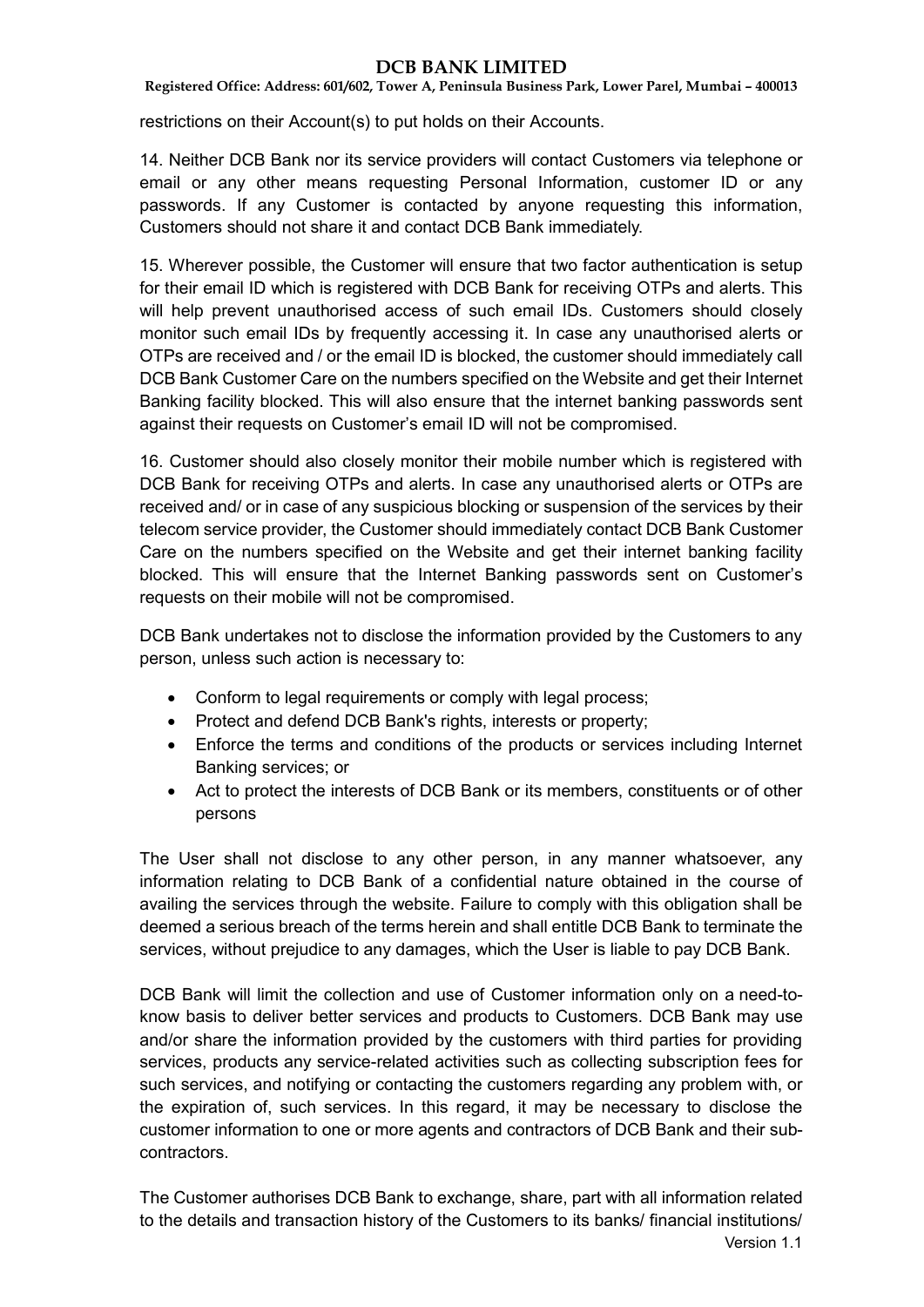**Registered Office: Address: 601/602, Tower A, Peninsula Business Park, Lower Parel, Mumbai – 400013**

credit bureaus /agencies /participation in any telecommunication or electronic clearing network, etc. as may be required by law, customary practice, credit reporting, statistical analysis and credit scoring, verification or risk management and shall not hold DCB Bank liable for use and/or disclosure of this information.

# **Cookies:**

Cookies are tiny electronic messages a web server provides to your web browser. The message contains information that is then stored on the User's computer and sent back to the server when the User's browser requests pages from the server.

DCB Bank may gather and analyse information such as regarding usage of the Bank's Website, including domain name, the number of hits, the pages visited, previous/ subsequent sites visited and length of user session. This information may be gathered by using a cookie. A cookie will make the use of this Web site faster and easier.

## Why cookies are used?

Cookies are used for a number of reasons: To make User's browsing experience more convenient; to personalize User's online session (for example, to customize pages based on the information contained in the cookie); and to track User's activity on the Web site so DCB Bank can quickly respond to The User's service needs.

#### Caution with automatic cookie functionality!

Browsers e.g. Microsoft Internet Explorer has a functionality that prompts User to allow the browser to store passwords and login IDs so User doesn't need to enter this information every time he accesses a Web site. DCB Bank strongly urges you NOT to use this functionality to prevent unauthorised use of User's Internet Banking access code(s).

## Disallowing cookies?

User may disallow cookies by making the appropriate selection from User's browser options. However, please keep in mind that certain services require cookies for effective delivery. When this is the case, User will receive a notice that User will need to allow cookies to receive the service. In addition, if User does allow cookies, DCB Bank will always treat the information supplied through these cookies with the same security and privacy protection as any other customer information we receive.

## **Changes to our Internet Banking Policy:**

DCB Bank shall have the absolute discretion to amend or supplement any of the features and benefits in relation to the Internet Banking service or any related services. DCB Bank shall communicate the amended Policy by hosting the same on Bank's website (www.dcbbank.com) or in any other manner as decided by DCB Bank. The Customer shall be responsible for regularly reviewing this Policy, including amendments thereto as may be posted on the Bank's website (www.dcbbank.com) and shall be deemed to have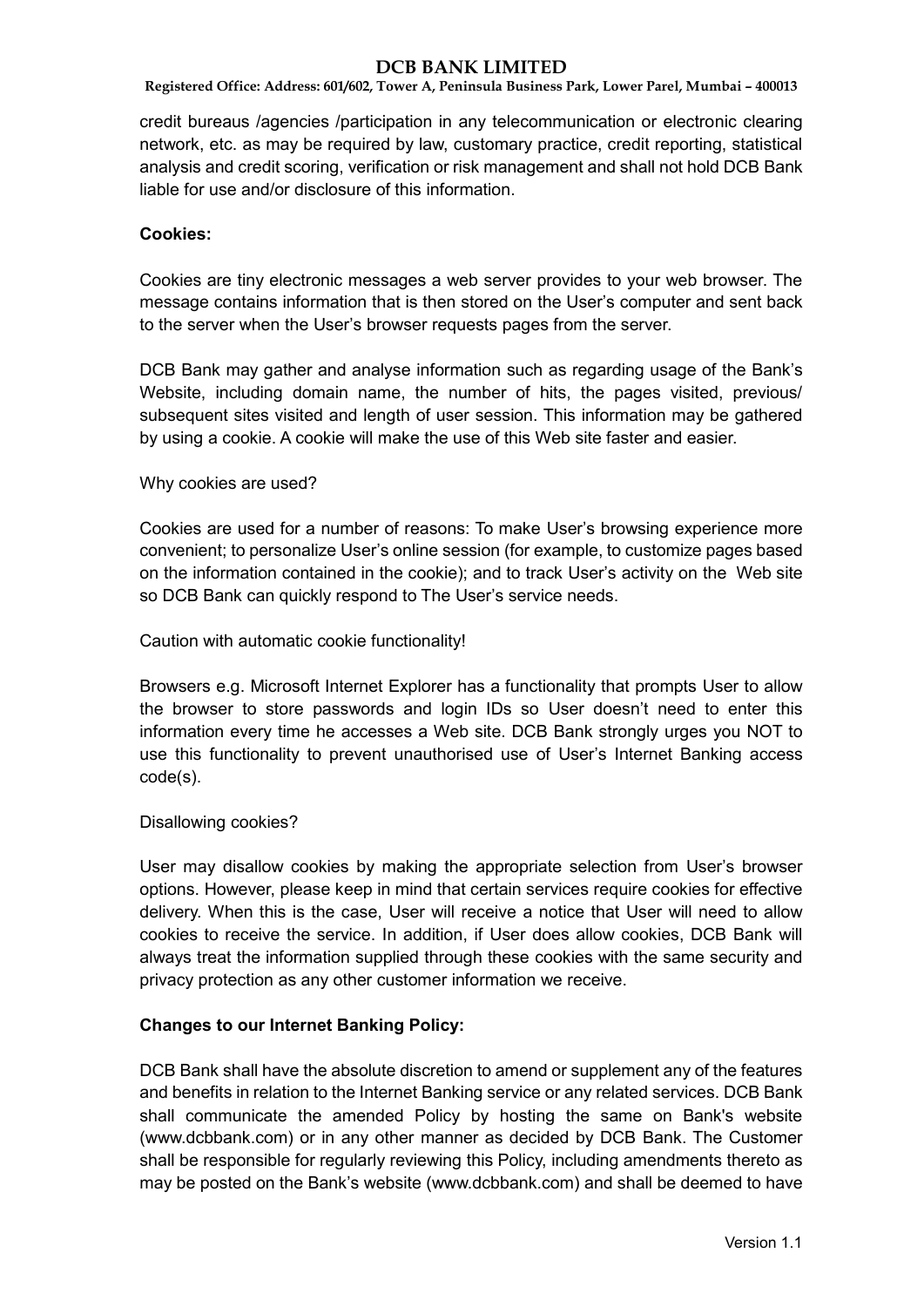**Registered Office: Address: 601/602, Tower A, Peninsula Business Park, Lower Parel, Mumbai – 400013**

accepted the amended Terms and Conditions by continuing to use the Internet Banking service or any related services.

## **DISCLAIMER**

#### **General**

The terms of this disclaimer (hereinafter referred to as "Disclaimer") apply to DCB Bank Personal and Business Internet Banking Website.

Please read this Disclaimer carefully.

By accessing this Web site and or using the information provided on or via this Web site the Customer agrees to be bound by this Disclaimer. In the event of any conflict between the terms and conditions of specific products and services and this Disclaimer, the conditions specific to such products and services shall prevail.

#### **Use of this Website**

The information provided on or via this Website should not be used as a substitute for any form of advice. Information on DCB Bank's world wide web pages are for information only and do not constitute an offer to buy or sell products or services of DCB Bank and its associates, subsidiaries and affiliates. Decisions based on this information are on Customer's own account and risk. All DCB Bank products and services are subject to the terms and conditions of applicable agreements and in accordance with applicable local law in any jurisdiction.

Although DCB Bank attempts to provide accurate, complete and up-to-date information, which has been obtained from sources that are considered reliable, DCB Bank makes no warranties or representations, express or implied, as to whether information provided on or via this Web site is accurate, complete or up-to-date. DCB Bank controls and maintains this Web site from India and makes no representation that the information provided on or via this Web site is appropriate or available for use in other countries. If customers use this Web site from other countries, they are responsible for compliance with applicable local laws. DCB Bank does not represent or warrant that this web site functions without error or interruption. Use of this web site that may hinder the use of other internet users, that can endanger/ jeopardize the functioning of this Web site and/or affect the information provided on or via this Web site or the underlying software, is not permitted.

## **Intellectual Property:**

DCB Bank, or the relevant owner, retains all rights (including copyrights, trademarks, patents as well as any other intellectual property right) in relation to all information provided on or via this Web site (including all texts, graphics and logos). Anybody shall not copy, download, publish, distribute or reproduce any of the information contained on this Web site in any form without the prior written consent of DCB Bank. An acknowledgement of the source must be included whenever DCB Bank material is copied or published subject to DCB Bank's prior written consent. The Marketing Department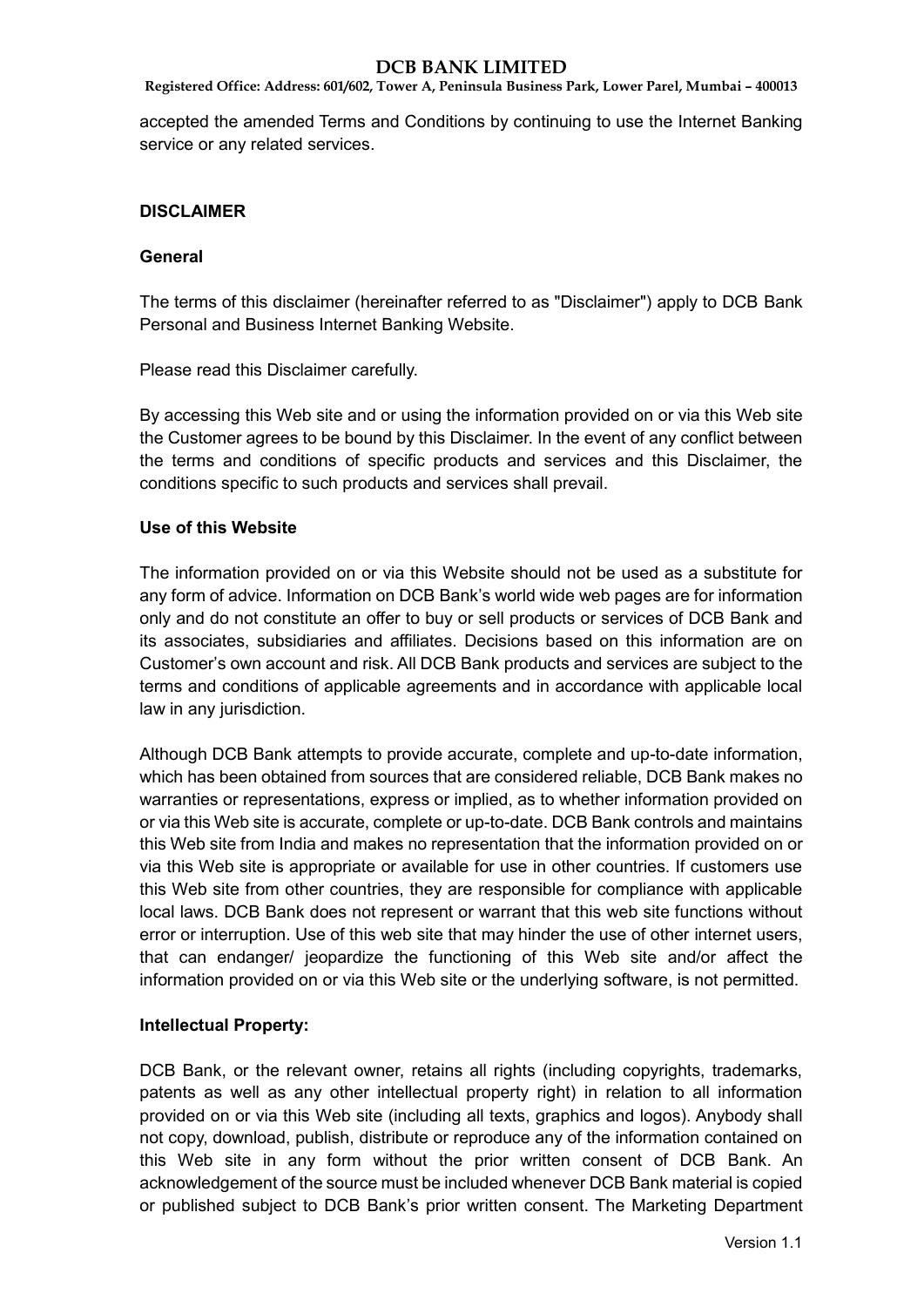**Registered Office: Address: 601/602, Tower A, Peninsula Business Park, Lower Parel, Mumbai – 400013**

should be contacted for information on permitted use of information or licensing. Infringement of DCB rights will result in appropriate legal action. Links to DCB Bank Sites are not permitted and shall not be established and or maintained without the prior written consent of DCB Bank.

### **Communication on-line:**

DCB Bank advises that internet security cannot be completely guaranteed. Though the possible security measures have been implemented, communication over the World Wide Web and the Website is susceptible to interception, misuse and/ or modification by a third party and DCB Bank shall not be responsible and liable for the same in any manner whatsoever.

## **Exclusion of liability:**

Neither DCB Bank nor any of its agents or subcontractors shall be liable for any damages, losses and expenses, whether they be direct, indirect, special, incidental, consequential, punitive, or exemplary damages, including but not limited to financial losses, lost profits or breach of the brand image (even if DCB Bank is/ was advised of the possibility thereof) arising in any way from, including but not limited to, (i) any defects, viruses, or other malfunctions caused to any equipment and other software in connection with access or use of this Web site, (ii) the information provided on or via this web site, (iii) the interception, modification or misuse of information transmitted to DCB Bank or transmitted to Customer/ User, (iv) the functioning or non-availability of this Web site, (v) the misuse of this Web site, (vi) losses consequent on security violation breaches (vii) the loss of data, (viii) downloading or use of any software made available by this Web site,(ix) claims of third parties in connection with the use of this Web site (x) the transmission of confidential or sensitive information including without limitation passwords or (xi) unauthorised reproduction or use of this Website, the content and information shared therein or the software whatsoever.

## **Applicable law:**

This Web site and its Disclaimer and this Policy shall be governed by and construed in accordance with the laws of India. All disputes arising out of or in connection with this Disclaimer, Policy or Website shall be submitted to the exclusive jurisdiction of the courts in India.

#### **Amendments:**

DCB Bank reserves the right to change the information provided on or via this Web site, including the terms of this Disclaimer, at any time. It is recommended that customers review the information provided on or via this web site, including the terms of this Disclaimer, periodically for changes.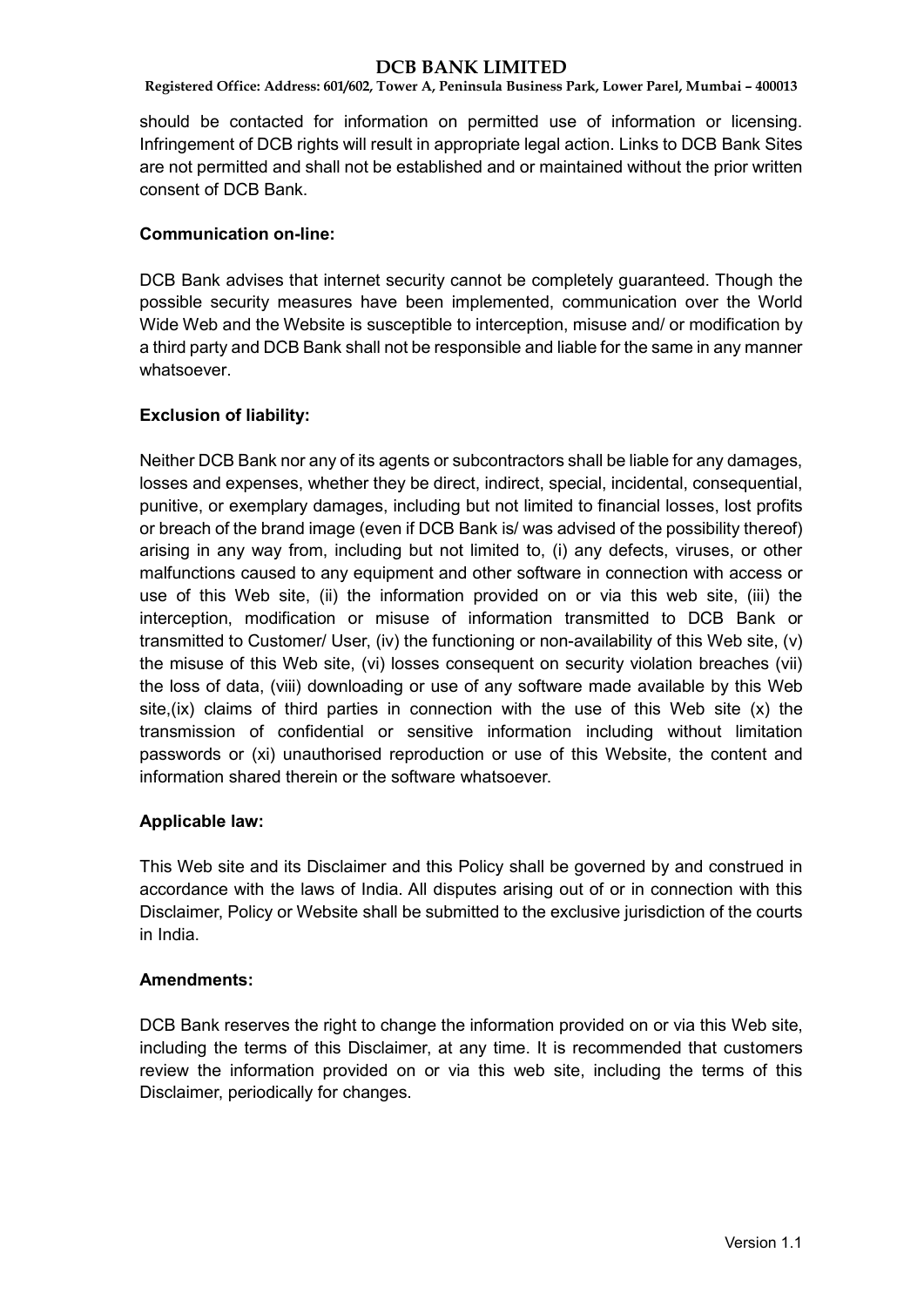**Registered Office: Address: 601/602, Tower A, Peninsula Business Park, Lower Parel, Mumbai – 400013**

# **Terms and Conditions governing DCB Bank Personal Internet Banking (PIB) and Business Internet Banking (BIB):**

1. Applicability of Terms: These Terms form the contract between the User and DCB Bank for availing DCB Bank Personal or Business Internet Banking. The User shall apply to DCB in the prescribed form (physical or online) for use of DCB Bank Personal or Business Internet Banking. DCB Bank shall be entitled at its sole discretion to accept or reject such applications as may be submitted by the Users. By applying for or availing of DCB Personal or Business Internet Banking, the User acknowledges, agrees to and accepts these terms.

2. DCB Bank Personal and Business Internet Banking: For the purpose of availing DCB Bank Personal or Business Internet Banking, the User would need to have legal and valid access to the Internet.

The information provided to the User through the DCB Personal and Business Internet Banking is not updated continuously but at regular intervals. Consequently, any information supplied to the User through DCB Personal or Business Internet Banking will pertain to the date and time when it was last updated and not as the date and time when it is supplied to the User. DCB Bank shall not be responsible and liable for any loss that the User may suffer by relying on or acting on such information.

3. DCB Bank may keep its records of the transactions in any form it wishes. In the event of any dispute, DCB Bank's records shall be binding as the conclusive evidence of the transactions carried out through DCB Bank Personal or Business Internet Banking and the User or Customer shall not dispute the same. In case of dispute regarding DCB Bank's records and the absence of clear proof that DCB Bank's records are erroneous or incomplete, DCB Bank's records of transactions carried out through DCB Personal or Business Internet Banking shall be conclusive and binding on the User and the User or Customer shall not dispute the same.

4. Any request for any service, which is offered as a part of Internet Banking, shall be binding on the user as and when DCB Bank receives such a request. If any request for a service is such that it cannot be given effect to unless it is followed up by requisite documentation on part of the User, DCB Bank shall not be required to act on the request until it receives such documentation from the User.

5. Unauthorised Access: The User shall take all necessary precautions to prevent unauthorised and illegal use of DCB Personal and Business Internet Banking and unauthorised access to the Accounts provided by DCB Bank Personal and Business Internet Banking. The User is responsible for ensuring that their mailing address, valid mobile number and email ID is updated with DCB Bank Personal and Business Internet Banking including changes thereto, if any, at all times. DCB Bank shall take all commercially reasonable care to ensure the security of and to prevent unauthorised access to the DCB Bank Personal and Business Internet Banking using commercially reasonable technology available in India to DCB Bank.

6. DCB Bank Personal and Business Internet Banking Access: The User would be allotted a DCB Bank Personal or Business Internet Banking user-id and a set of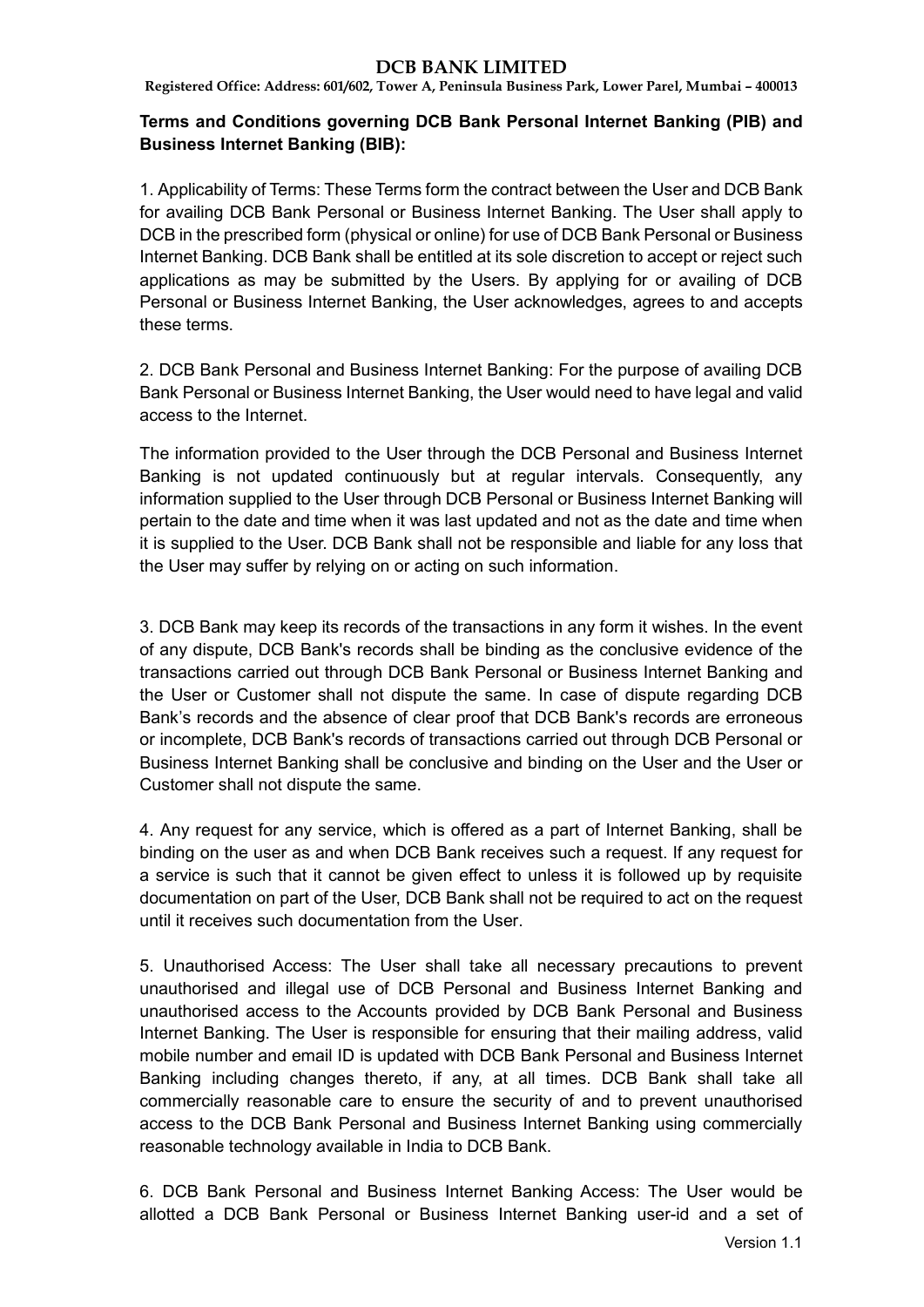**Registered Office: Address: 601/602, Tower A, Peninsula Business Park, Lower Parel, Mumbai – 400013**

passwords by DCB Bank in the first instance. The User will be required to change the password assigned by DCB Bank on accessing DCB Bank Personal or Business Internet Banking for the first time. As a safety measure, the User shall change the password as frequently thereafter as possible. In addition to user-id and password DCB Bank may, at its discretion, advise the User to adopt such other means of authentication including but not limited to digital certification etc. The User shall not attempt or permit others to attempt accessing the Account information through any means. The User shall not attempt accessing the Account information other than for DCB Bank Personal or Business Internet Banking service, as applicable.

7. DCB Bank Personal and Business Internet Banking Password: The User acknowledges, represents and warrants that the password which will be issued to the User, provides access to the Account and that user is the sole and exclusive owner and is the only authorised user of the password and accepts sole responsibility for use, confidentiality and protection of the password, as well as for all orders and information changes (i.e. change of address etc.) entered into Accounts using such password. The User shall not divulge his user-id and / or password/s to anybody else and if so divulged, the User shall be solely responsible and liable for any loss and / or damage arising out of such divulgence. The User shall have no recourse against DCB Bank for such divulgence and the consequences thereof.

The User grants express authority to DCB Bank for carrying out transactions and instructions authenticated by such password without any obligation on DCB Bank to check or ascertain the genuineness of such transactions or instructions. The User unconditionally undertakes to have DCB Bank Personal or Business Internet Banking password of such number of letters/digits as may be notified by DCB Bank from time to time and ensure that the same is kept confidential; and to not let any unauthorised person have access to the Internet while the User is accessing the DCB Bank Personal or Business Internet Banking. If the User forgets the Internet Banking password, the User may request for the issue of a new password to DCB Bank for BIB through a written request letter and for PIB regenerate the login and transaction password online including through customer care unit or through branches using Customer request form and this shall not be construed as the commencement of a new contract. The User agrees, acknowledges and accepts that DCB Bank shall in no way be held responsible and/ or liable if the User incurs any loss as a result of information being disclosed by DCB Bank regarding his Account(s) or carrying the instruction of the User pursuant to the access of the Internet Banking and the User shall fully indemnify and hold harmless DCB Bank in respect of the same. The User shall maintain the secrecy of all information of confidential nature and shall ensure that the same is not disclosed to any person voluntarily, accidentally or by mistake. The User shall be responsible for and comply with such guidelines, instructions or terms as DCB Bank may prescribe from time to time with respect to the password.

Version 1.1 8. Joint Accounts: In case of Joint Accounts, transactions through DCB Personal Internet Banking, will be available as per the mode of operation of account used or opted for. The transactions approval mechanism for joint accounts will be as per the Bank's policy applicable for respective mode of operations of the account. For joint accounts, one userid and password for DCB Personal Internet Banking will be issued to each of the joint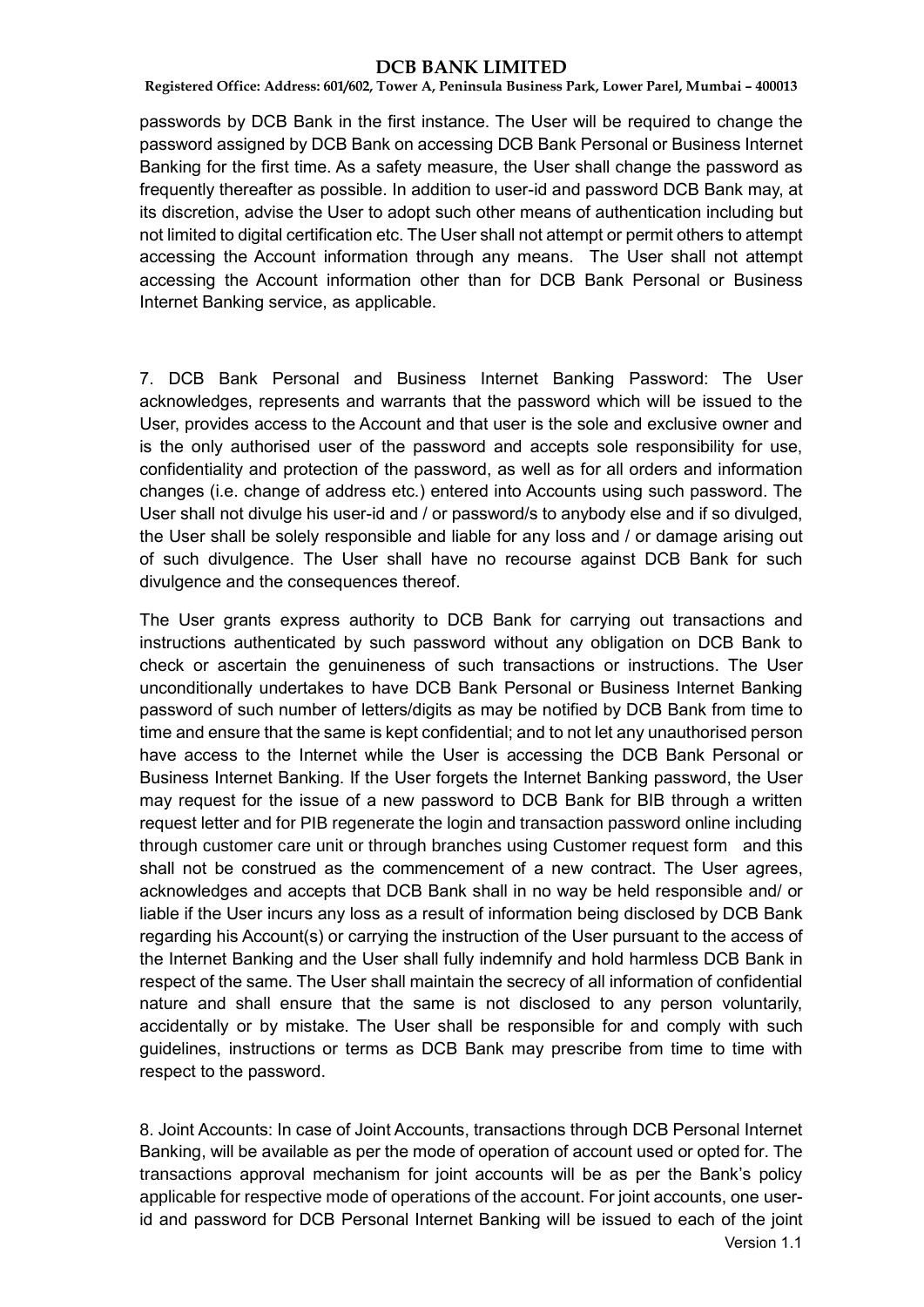**Registered Office: Address: 601/602, Tower A, Peninsula Business Park, Lower Parel, Mumbai – 400013**

account holders when requested. All transactions arising from the use of DCB Personal Internet Banking in the joint account shall be binding on all the joint account holders, jointly and severally. Under BIB, the User will have access to the accounts belonging to the entity under the maker checker concept of BIB. For such Business Users, one userid and password will be issued to each of the users as and when requested. The required Users shall expressly agree with the arrangement and give their consent by signing on the application form together with the requisite documents as demanded by DCB Bank.9. Charges: DCB Personal and Business Internet Banking service is free for the eligible DCB Bank Account holders. However DCB Bank reserves the right to charge and recover from the User service charge for providing the Internet Banking (including but not limited to the right of charging the User for the use of funds transfer). The User hereby authorises and grants his express consent to DCB Bank to recover the service charge by debiting one of the Accounts of the User or by sending a bill to the user who will be liable to make the payment within the specified period. Failure to do so shall result in recovery of the service charge by DCB Bank in a manner as DCB Bank may deem fit along with such interest, if any, and/or suspension of the facility of DCB Personal and Business Internet Banking without any liability to DCB Bank whatsoever.

10. Maintenance of Sufficient Balance: The User shall ensure that there are sufficient funds (or prearranged credit facilities) in any Account for transactions through the Internet Banking, and DCB Bank shall not be responsible and liable for any consequences arising out of its failure to carry out the instructions due to inadequacy of funds and/or credit facilities provided always that DCB Bank shall at its sole discretion, be entitled to carry out the instructions notwithstanding such inadequacy without seeking the prior approval from or notice to the User and the User shall be responsible to repay with interest the resulting overdraft, advance or credit thereby created and for all related costs and charges and DCB Bank shall be entitled to recover with interest any such resulting overdraft, advance or credit thereby created and all related costs and charges in a manner as DCB Bank may deem fit.

DCB Bank may, at its discretion, levy penal charges for non-maintenance of the minimum balance. In addition to the minimum balance stipulation DCB Bank may levy service charges for use of DCB Bank Personal and Business Internet Banking which will be notified by DCB Bank to the User from time to time. Any change in such service charges will also be notified to the User. The User authorises and grants its express consent to DCB Bank to recover all charges related to Internet Banking as determined by DCB Bank from time to time by debiting one of the Accounts.

DCB Bank may withdraw the provision of DCB Personal and Business Internet Banking, wholly or partly, if at any time the amount of deposit falls short of the required minimum as aforesaid and / or if the service charges remain unpaid, without giving any further notice to the User and without incurring any liability or responsibility whatsoever by reason of such withdrawal.

11. Funds Transfer through DCB Bank Personal and Business Internet Banking: The User accepts that he will be responsible for keying in the correct account number for the fund transfer request. In no case, DCB Bank will be held responsible and/or liable for any erroneous transactions incurred arising out of or relating to the Customer entering wrong account numbers.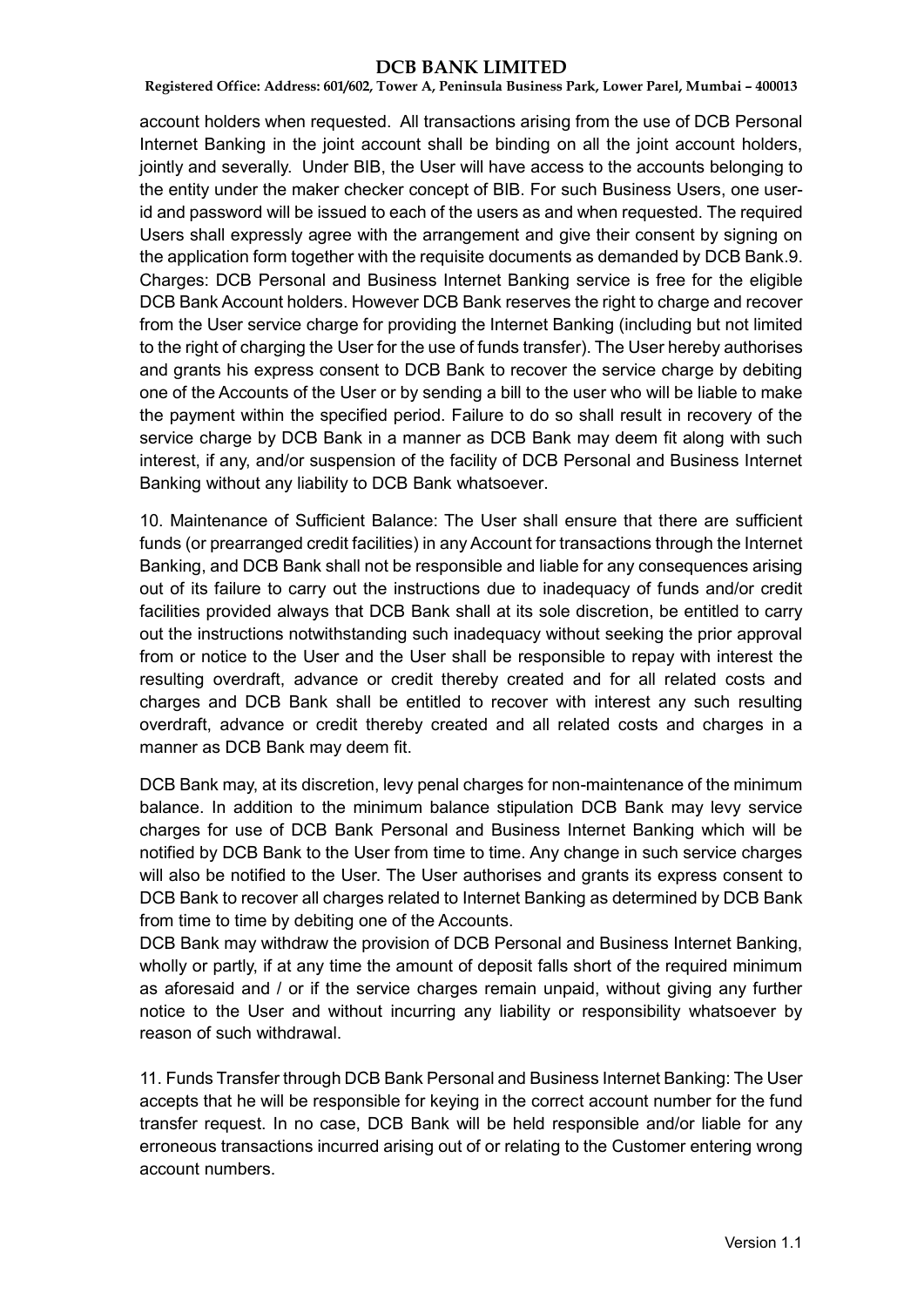**Registered Office: Address: 601/602, Tower A, Peninsula Business Park, Lower Parel, Mumbai – 400013**

By availing Internet Banking facility offered by DCB Bank, terms and conditions for limits are by default agreed and accepted by the User. From time to time, DCB Bank may impose maximum and minimum limits on various kinds of fund transfer or any other existing or new services through DCB Bank Personal and Business Internet Banking. The said Internet Banking facility will be provided in accordance with the arrangements DCB Bank would have with other banks / agencies / companies or any other entity and as per the terms and conditions specified by DCB Bank from time to time and the same is deemed as agreed and accepted by the Customer by use of the Internet Banking service..

Current Transaction Limits for DCB Bank Personal Internet Banking and Business Internet Banking is subject to change without any prior notice. Customer can self modify this default limit upto maximum per day transaction limit defined by DCB Bank The limits for Business Internet Banking can be enhanced exceptionally for a specific User based on an indemnity/ User request letter as applicable and determined by DCB Bank.

DCB Bank may at its sole discretion impose transaction restrictions within particular periods or amount restrictions within a particular period or even transaction limits for each transaction. DCB Bank may also introduce new payment modes like E –Collect, NACH, Host to Host etc. through BIB platform.

12. Authority to DCB Bank for DCB Bank Personal and Business Internet Banking: In its endeavor to provide best of the class facilities to its Users, DCB Bank Personal and Business Internet Banking incorporates many services like utility bill payments, online trading, Online Tax Payments , Cash Management – Collection and Payment products etc. from its third party vendors and partner tie-ups. The User irrevocably and unconditionally authorises and grants consent to DCB Bank to access all his Account(s) for effecting banking or other transactions performed by the User through the DCB Bank Personal and Business Internet Banking and to share the Account information with any third parties for the purpose of accepting/executing such requests of the Users. The instructions of the User shall be effected only when such instruction is in accordance with the prescribed procedure.

DCB Bank shall have no obligation or responsibility to verify the authenticity of any transaction / instruction received or purported to have been received from the User through DCB Bank Personal and Business Internet Banking or purporting to have been sent by the User other than by means of verification of the Internet Banking user-id and the password.

The read-out, the faxed / email output or the printed output, if any, that is received by the User at the time of operation of DCB Bank Personal and Business Internet Banking is a record of the operation of the computer by the User and shall be accepted as conclusive and binding for all purposes. All the records of DCB Bank generated by the transactions arising out of the use of the DCB Personal and Business Internet Banking, including the time the transaction recorded shall be conclusive and binding proof of the genuineness and accuracy of the transaction. While DCB Bank shall endeavour to carry out the instructions promptly, DCB Bank shall not be responsible for any delay in carrying on the instructions due to any reason whatsoever, including due to failure of operational systems or any requirement of law. All the transactions arising through the use of the DCB Bank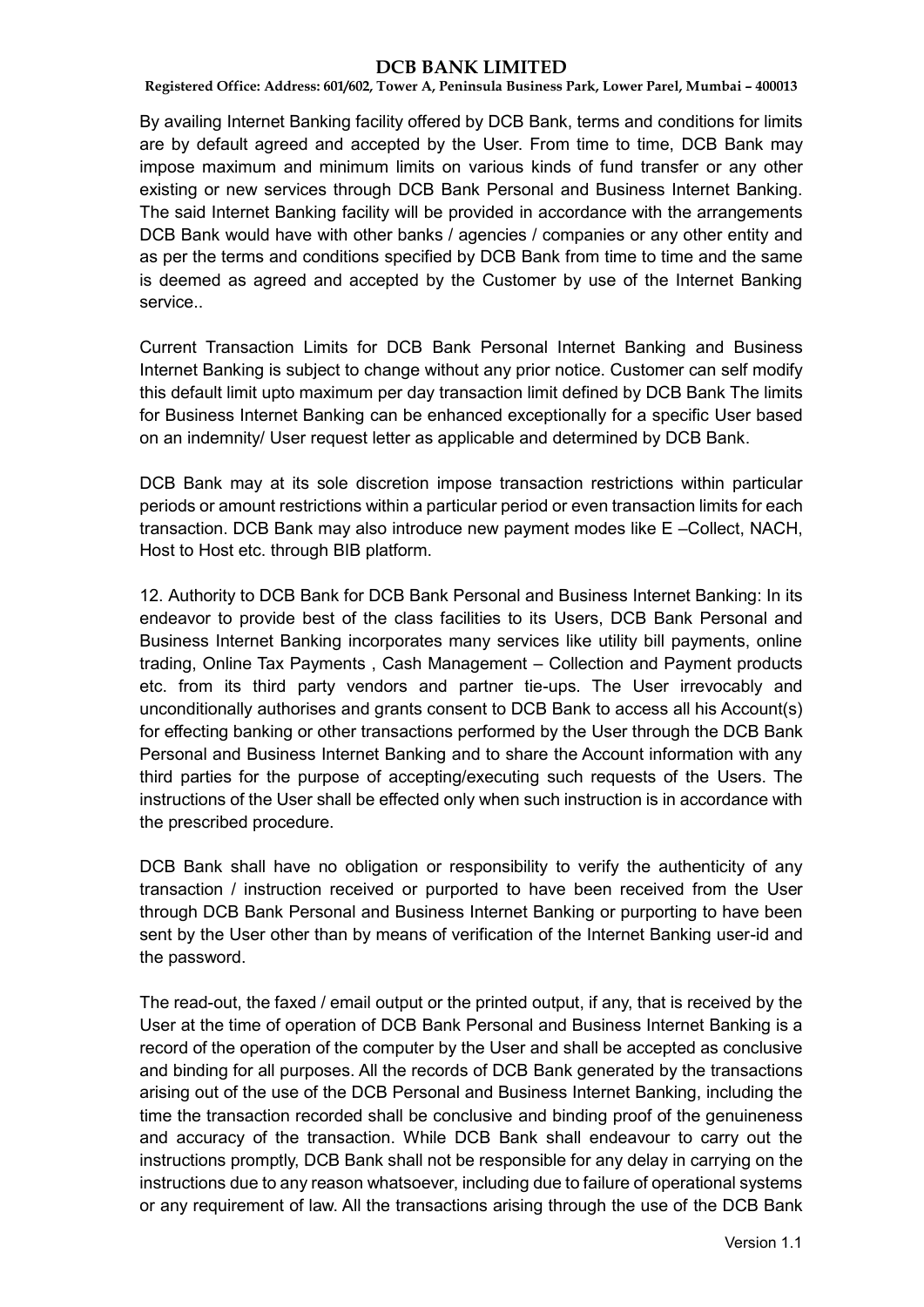**Registered Office: Address: 601/602, Tower A, Peninsula Business Park, Lower Parel, Mumbai – 400013**

Personal and Business Internet Banking with respect to a joint account shall be binding on all the joint account holders, jointly and severally.

13. Instructions: Instructions for Internet Banking shall be given, through computer or any other medium/channel enabled by DCB Bank for the purpose, by the user in the manner indicated by DCB Bank. The user is also responsible for the accuracy and authenticity of the instructions provided to DCB Bank and the same shall be considered to be sufficient to operate the DCB Personal and Business Internet Banking. DCB Bank shall not be required to verify the instructions, and the instruction shall remain effective till such time the same is countermanded by further instructions by the User. DCB Bank shall have no responsibility and liability whatsoever if it does not or is unable to stop or prevent the implementation of an instruction which is subsequently countermanded. Where DCB Bank considers the instructions to be inconsistent or contradictory it may, but without any obligation to, seek clarification from the User before acting on any instruction of the user or act upon any such instruction as it deems fit. DCB Bank expressly states that it has no liability or obligation to keep a record of the instructions to provide information to the User or for verifying User's instructions. DCB Bank may refuse to comply with the instructions without assigning any reason and shall not be under any duty to assess the prudence or otherwise of any instruction and shall have the right to suspend the operations through the Internet Banking if it has reason to believe that the User's instructions will lead or expose to direct or indirect loss or may require an indemnity from the User before continuing to operate the Internet Banking or for any other reason that may be detrimental to DCB Bank.

Any instruction, order, direction, request entered using the password of the User shall be deemed to be an instruction, order, directive, request received from the User. All instructions, requests, directives, orders, directions, entered by the User, either electronically or otherwise, are based upon the User's decisions and are the sole responsibility of the User. The User understands that entering an instruction, direction, order, and request with DCB Bank, either electronically or otherwise, does not guarantee execution of such instruction, direction, order, request. DCB Bank shall not be deemed to have received any instruction, direction, order, request electronically transmitted by the User until it acts on such instruction, direction, order, request.

14. Accuracy of Information: The User is solely responsible and liable for the correctness of information supplied to DCB Bank for use of the DCB Bank Personal and Business Internet Banking or through any other means such as electronic mail or written communication. DCB Bank accepts no responsibility and liability for the consequences arising out of erroneous information supplied by the User. If the User notices an error in the information supplied to DCB Bank either in the application form or any other communication, he shall immediately advise DCB Bank and DCB Bank will endeavour to correct the error wherever possible on a "reasonable efforts" basis.

15. Liability of the User and DCB Bank: DCB Bank shall not be responsible and liable in any manner whatsoever for any unauthorised transactions occurring through the DCB Bank Personal or Business Internet Banking and the User hereby fully indemnifies and keeps indemnified and holds DCB Bank harmless against any action, suit, proceeding initiated against it or any loss, cost or damage incurred by it as a result thereof. DCB Bank shall under no circumstance be held liable to the user if the DCB Personal or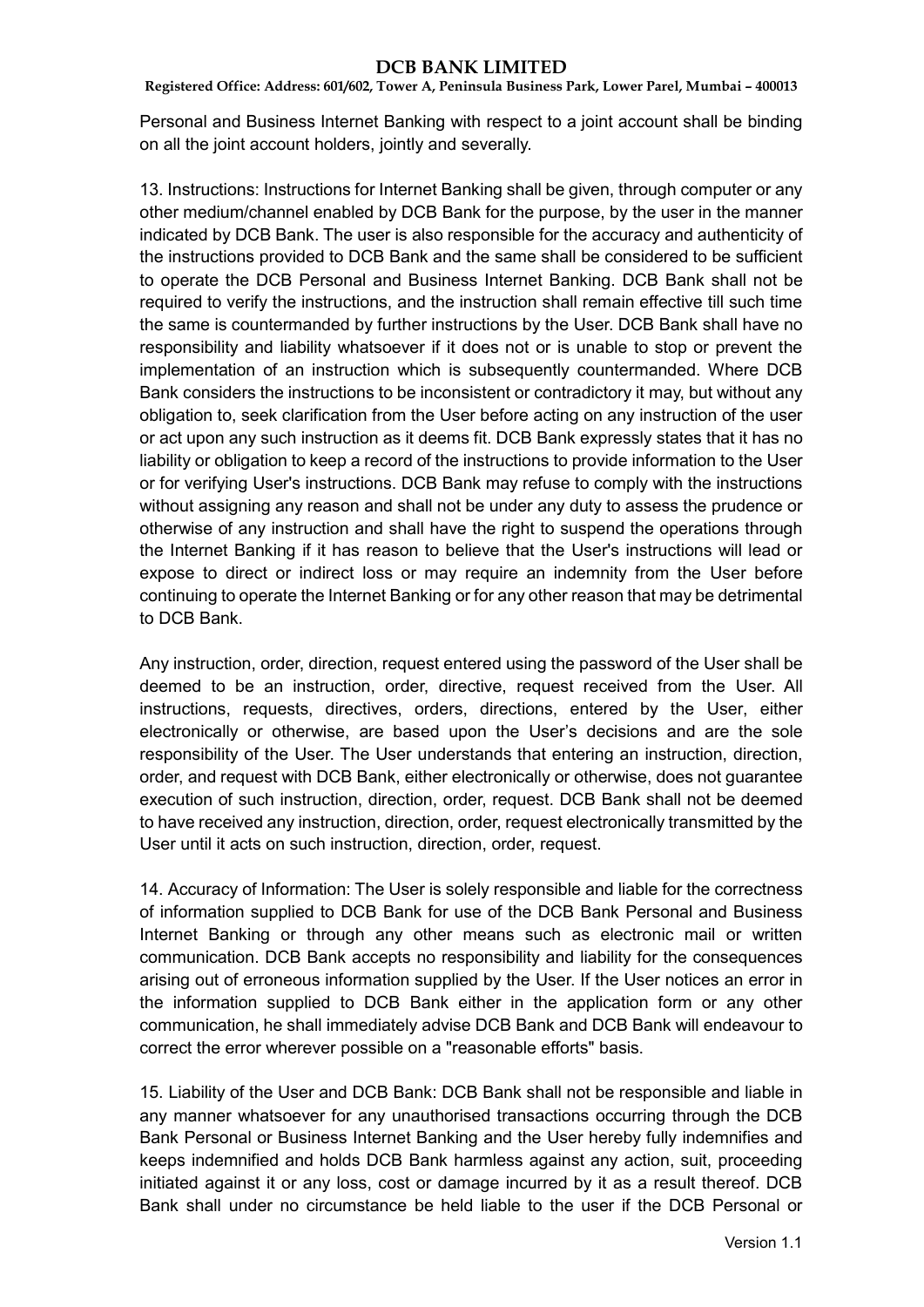**Registered Office: Address: 601/602, Tower A, Peninsula Business Park, Lower Parel, Mumbai – 400013**

Business Internet Banking is not available in the desired manner for reasons including but not limited to natural calamities, pandemics, epidemics, legal restraints, faults in the telecommunication network or network failure, or any other reason beyond the control of DCB Bank. Under no circumstances shall DCB Bank responsible and be liable in any manner whatsoever for any damages whatsoever, whether such damages are direct, indirect, incidental, consequential, punitive, exemplary and irrespective of whether any claim is based on loss of revenue, interruption of business or any loss of any character or reputation whatsoever in nature and whether sustained by the User or by any other person. Illegal or improper use of the DCB Bank Personal or Business Internet Banking shall render the User liable for payment of financial charges and/or any other legal action as decided by DCB Bank and/ or will result in suspension of the operations through the DCB Bank Personal and Business Internet Banking or through DCB Bank.

16. Disclaimer of Warranties: The User expressly agrees, acknowledges and accepts that use of the DCB Bank Personal and Business Internet Banking is at his sole risk. The DCB Bank Personal and Business Internet Banking facility is provided on an "as is" and "as available" basis.

Except as explicitly warranted in the Terms, DCB Bank expressly disclaims all warranties of any kind, whether express or implied or statutory, including, but not limited to the implied warranties of merchantability, fitness for a particular purpose, data accuracy and completeness, and any warranties relating to non-infringement in DCB Bank Personal and Business Internet Banking.

DCB Bank does not warrant that access to the Website and DCB Bank Personal and Business Internet Banking shall be uninterrupted, timely, secure, or error free nor does it make any warranty as to the results that may be obtained from the Website or use, accuracy or reliability of DCB Bank Personal or Business Internet Banking.

DCB Bank will not be responsible and liable for any virus that may enter the User's system as a result of the User using DCB Personal or Business Internet Banking. DCB Bank does not warrant or guarantee to the User or any other third party that Internet Banking would be virus free.

17. Indemnity: In consideration of DCB Bank providing the User the DCB Bank Personal or Business Internet Banking, the User shall, at his own expense, indemnify, keep indemnified and hold harmless DCB Bank, its directors and employees, representatives, agents, against all claims, losses, damages, costs and expenses on full indemnity basis which DCB Bank may incur, sustain, suffer or is likely to incur or suffer in connection with DCB Bank's execution of the User's instructions and against all actions, claims, demands, proceedings, losses, damages, costs, charges and expenses as a consequence or by reason of providing a service through Internet Banking for any action taken or omitted to be taken by DCB Bank, its officers, employees or agents, on the instructions of the User. The User will pay DCB Bank such amount as may be determined by DCB Bank to be sufficient to indemnify it against any such, loss or expenses even though they may not have arisen or are contingent in nature.

Further, the User agrees, at his own expense, to indemnify, defend and hold harmless DCB Bank, its directors and employees, representatives, agents, against any claim, suit,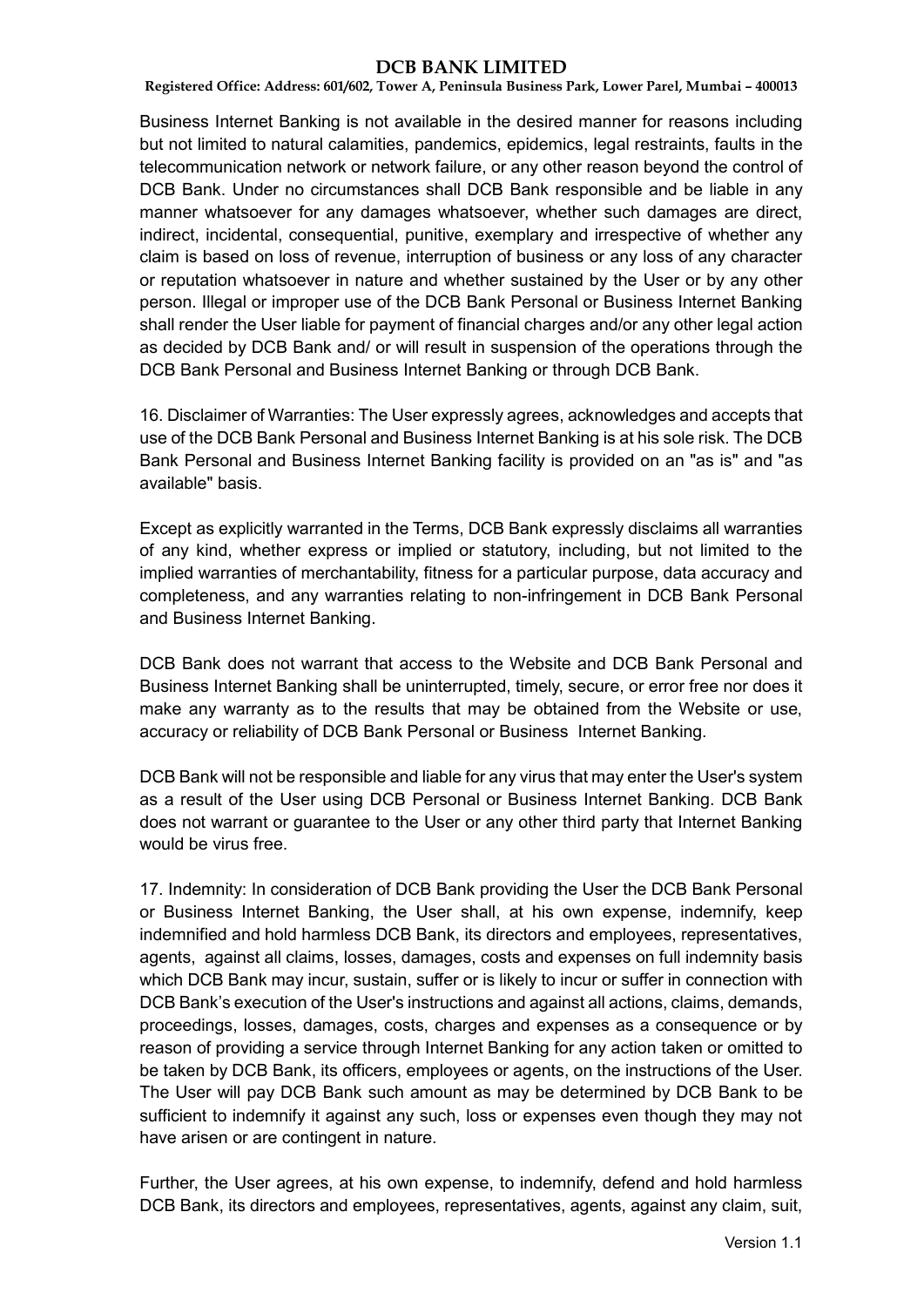**Registered Office: Address: 601/602, Tower A, Peninsula Business Park, Lower Parel, Mumbai – 400013**

action or other proceeding brought against DCB Bank, its directors and employees, representatives, agents by a third party, to the extent that such claim, suit, action of other proceeding brought against DCB Bank, its directors and employees, representatives, agents is based on or arises in connection with the User of DCB Bank Personal and Business Internet Banking with reference to:

- A violation of the Terms contained herein by the User;
- Any deletions, additions, insertions or alterations to, or any unauthorised use of DCB Bank Personal or Business Internet Banking by the User;
- Any misrepresentation or breach of representation or warranty made by the User contained herein; or
- Any breach of any covenant or obligation to be performed by the User hereunder.
- Direction of any Statutory or Regulatory Authority.

The User agrees to pay any and all costs, damages and expenses, including, but not limited to, reasonable attorneys' fees and costs awarded against DCB Bank or otherwise incurred by or in connection with or arising from any such claim, suit, action or proceeding attributable to any such claim.

The User hereby agrees that under no circumstances, DCB Bank's aggregate liability for claims relating to DCB Bank Personal and Business Internet Banking, whether for breach in tort (including but not limited to negligence) shall exceed the transaction charges/fees or consideration paid by the User within the previous twelve (12) months for Internet Banking, excluding any amount paid towards transactions.

18. Disclosure of Information: The user agrees that DCB Bank and/ or their contractors may hold and process his personal Information and all other information concerning his Account(s) on computer or otherwise in connection with the DCB Personal and Business Internet Banking as well as for analysis, credit scoring and marketing. The User also agrees that DCB Bank may disclose, in strict confidence, to other institutions, such Personal Information as may be reasonably necessary for reasons inclusive of but not limited to participation in any telecommunication or electronic clearing network, in compliance with a legal directive, for credit rating by recognized credit scoring agencies, or for fraud prevention reporting purposes.

19. Change of Terms: DCB Bank shall have the absolute discretion to amend or supplement any of the Terms at any time. By using any new services as may be introduced by DCB Bank, or using the existing services after the amendment of the Terms, the User shall be deemed to have accepted the changed Terms.

20. Non-Transferability: The grant of Internet Banking to a User is not transferable under any circumstance and shall be used only by the User.

21. Termination of DCB Bank Personal and Business Internet Banking: The User may request for termination of the DCB Bank Personal and Business Internet Banking any time by giving a written notice of at least 15 days to DCB Bank. The termination shall take effect on the completion of the fifteenth day or earlier. The User will remain responsible and liable even after such termination for any transactions made through the DCB Bank Personal or Business Internet Banking until the time of such termination.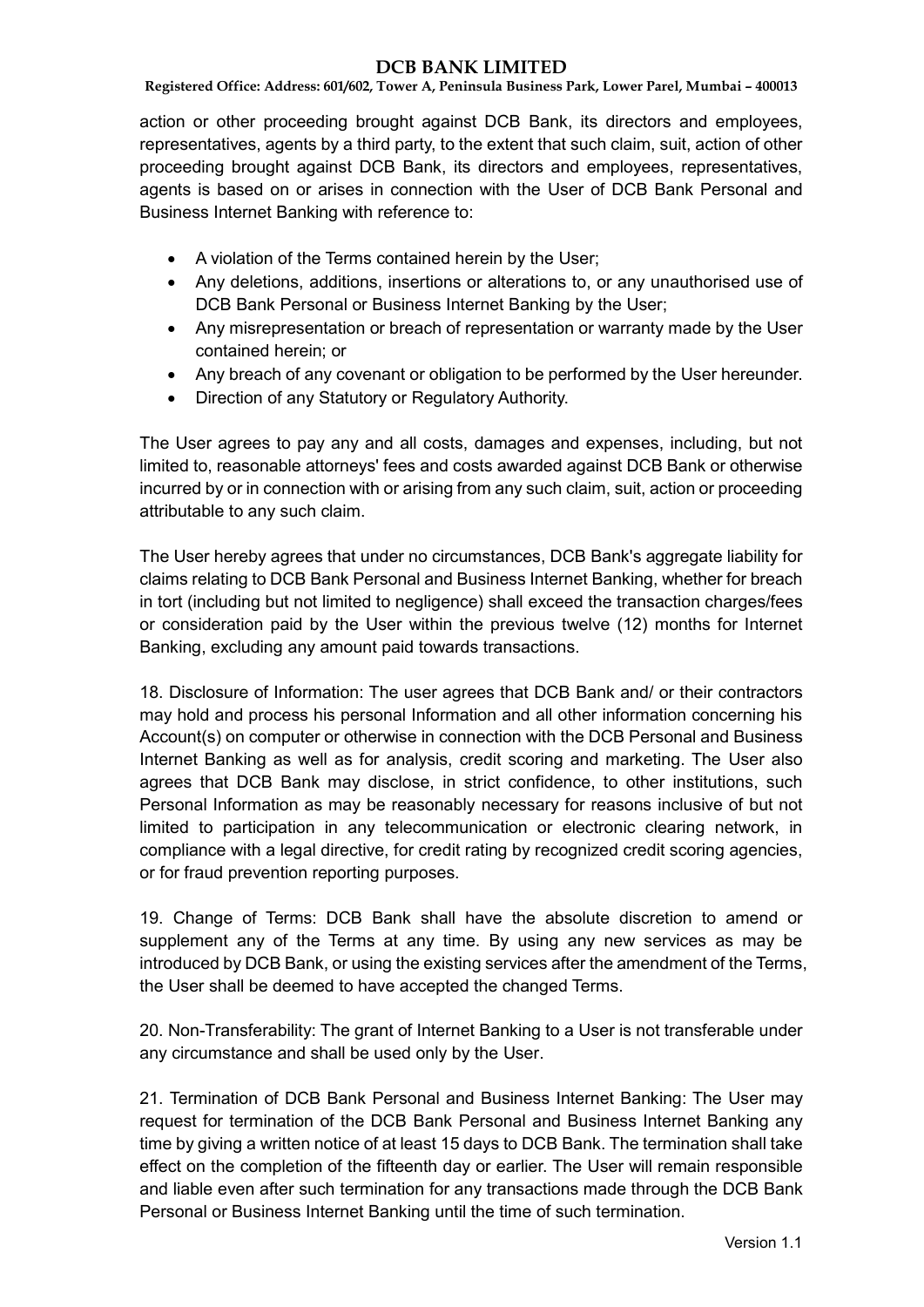**Registered Office: Address: 601/602, Tower A, Peninsula Business Park, Lower Parel, Mumbai – 400013**

DCB Bank may withdraw or terminate the DCB Bank Personal and Business Internet Banking anytime either entirely or with reference to a specific service or User; or in case of breach of Terms by the User without a prior notice; or if it learns of the death, bankruptcy or lack of legal capacity of the User. Clause 2, 13, 14, 15 & 23 shall survive the termination of the DCB Bank Personal or Business Internet Banking for any reason whatsoever.

22. Governing Law: These Terms and/or the operations in the Accounts of the User shall be governed by the laws of India. The Parties hereby agree that any legal action or proceedings arising out of the Terms for DCB Bank Personal and Business Internet Banking shall be brought in the courts or tribunals at Mumbai in India and irrevocably submit themselves to the jurisdiction of such courts and tribunals. DCB Bank may, however, in its absolute discretion, commence any legal action or proceedings arising out of the Terms for DCB Bank Personal and Business Internet Banking in any other court, tribunal or other appropriate forum, and the User hereby consents to that jurisdiction. Any provision of the Terms for DCB Bank Personal and Business Internet Banking which is prohibited or unenforceable in any jurisdiction shall, as to such jurisdiction, be ineffective to the extent of prohibition or unenforceability but shall not invalidate the remaining provisions of the Terms or affect such provision in any other jurisdiction.

23. Applicability To Future Accounts: DCB Bank and the User agree that if the User opens further Accounts with/subscribes to any of the products/services of DCB Bank, and DCB Bank extends the Internet Banking to such Accounts or products or services and the user opts for use thereof, then the Terms shall automatically apply to such further use of the DCB Personal or Business Internet Banking by the User.

24. General: The clause headings herein are only for convenience and do not affect the meaning of the relative clause. DCB Bank may sub-contract and employ agents to carry out any of its obligations under this contract. DCB Bank Personal and Business Internet Banking service would be available to the Users 24X7 subject to the terms and conditions in this regard and transactions would be carried out on the same day or on the next working day depending upon the time of logging of the transaction. All costs incurred by the User including telecommunication costs to use the Internet Banking would be borne by the User.

As a tool to correct misunderstandings, the User understands, agrees, accepts and authorises DCB Bank, at its discretion, and without further prior notice to the User, to monitor and record any or all telephone conversations or electronic communications between the User and DCB Bank and any of its employees, sub-contractors and/ or agents.

These terms and conditions contain DCB Bank's entire agreement (except as otherwise expressly provided herein) and supersede and replace any previously made proposals, representations, understandings and agreements, express or implied, either oral or in writing between the User and DCB Bank for DCB Personal and Business Internet Banking. The User acknowledges that he has not relied on any representation made by DCB Bank or any of its employees or agents and has made his own independent